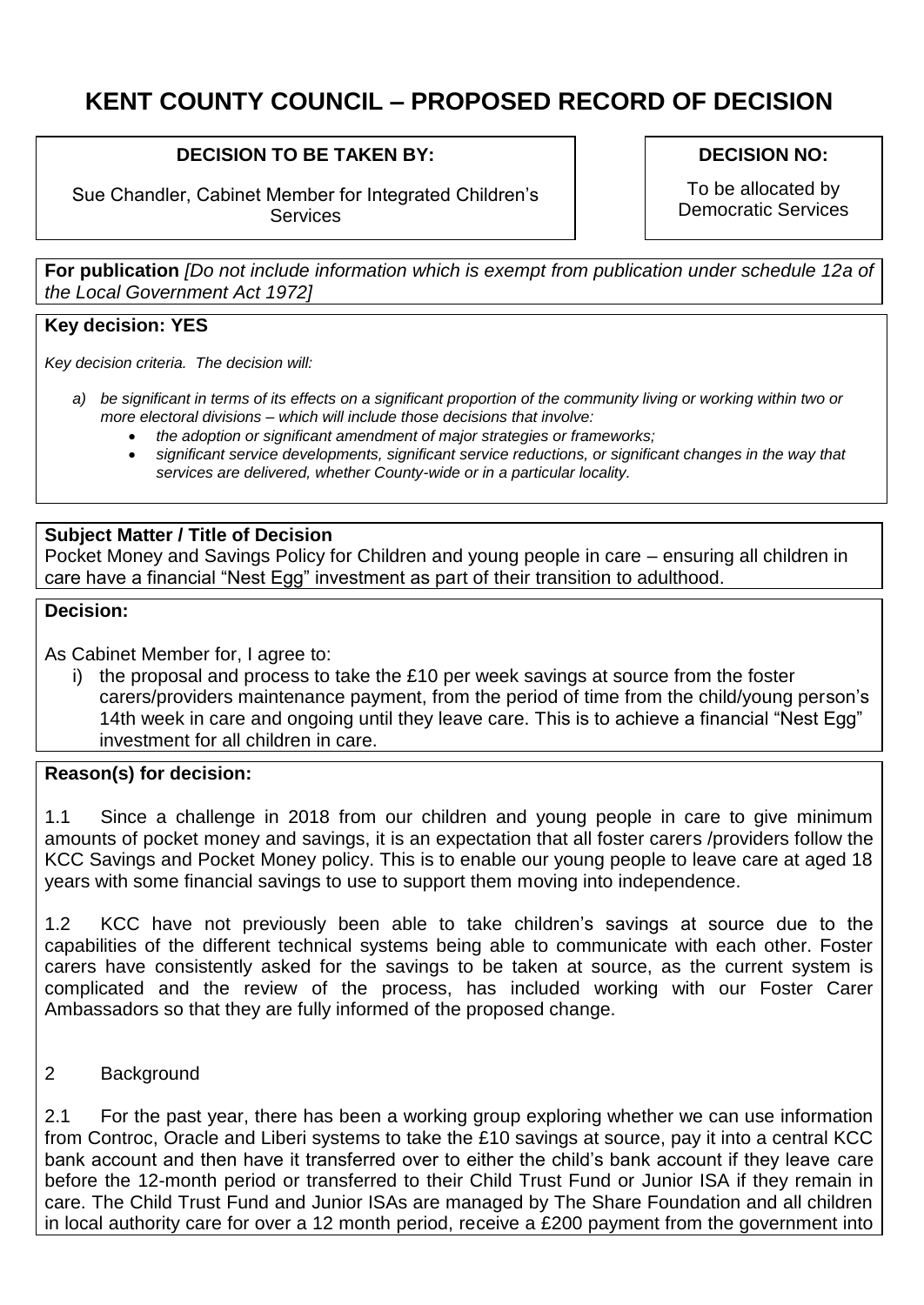either their Child Trust Fund or Junior ISA.

2.2 The current process is that foster carers and providers who receive a maintenance payment for the care of the child, make savings on an individual basis which often results in children's savings being kept in a variety of different bank accounts. This process needs to be changed to simplify it and remove the risk of our children and young people's savings going astray or it being spent before they reach 18 years old. We therefore would like to manage the savings 'at source' and reduce the number of accounts that children/young people have. Each area has managed a number of complaints from young people who have moved between carers/providers and savings have not been made available to them. If foster carers are no longer fostering for KCC, it makes it almost impossible to get them to pass on any savings, if these have not been passed on, whilst the child is in their care.

2.3 In some cases, carers/providers do not always open the child's bank account quickly enough, they may then be reluctant to 'backpay' the £10 per week and this is challenging for social workers to have oversight of, there have been instances where children/young people have moved to alternative carers or left care and not had their savings paid, leaving them with no money to support their transition to independence and the directorate has had to cover these funds as a resolution to the complaint from the young person.

2.4 There are also income tax implications for foster carers, who must pay the £10 per week from the maintenance fee already received and if we could eradicate this it will have a small benefit on carers payments, which may positively impact recruitment and retention of foster carers and reduce resistance to introducing this change.

2.5 The first phase of this proposed change of process will apply to all children and young people placed in "in house" foster care, Independent Fostering Agencies and Residential care home provision.

2.6 The second phase will review the savings provision for young people aged 16 – 18 years living in supported accommodation, following a challenge and a number of complaints from this age group of young people, who feel they are not treated equally to those in foster care. This will be a separate workstream and a review undertaken with a timescale for completion and recommendations delivered by September 2022.

3. Pocket Money and Savings Policy

3.1 0-13 weeks in care - carers/providers receive as part of the maintenance payment, £10 per week settling in fee per child/young person to account for initial costs and set up Bank Account in child/young person's name to encourage them to put aside a small amount of their pocket money, that they can access at any time. The child's social worker will complete the CIC Review Pre-Meeting Report to confirm this has been done, record Bank Account details on Liberi 'Record of child/young person's Bank Account, CTF/JISA' and Independent Reviewing Officer (IRO) will check at Review (No change in policy).

3.2 From the child/young person's 14th week in care, £10 per week will be taken at source from the maintenance payment and be held in a Kent County Council Account, until either a Child Trust Fund or Junior ISA is identified by The Share Foundation, following a child/young person's 52 weeks in care.

3.3 Should the child/young person leave care before 52 weeks, the amount of savings held in the KCC Account will be paid into the Bank Account set up in the first 13 weeks by the carer/provider.

3.4 At 52 weeks, Management Information Team contact The Share Foundation to request that either a Junior ISA is set up, or the details of the Child Trust Fund are located (depending on the